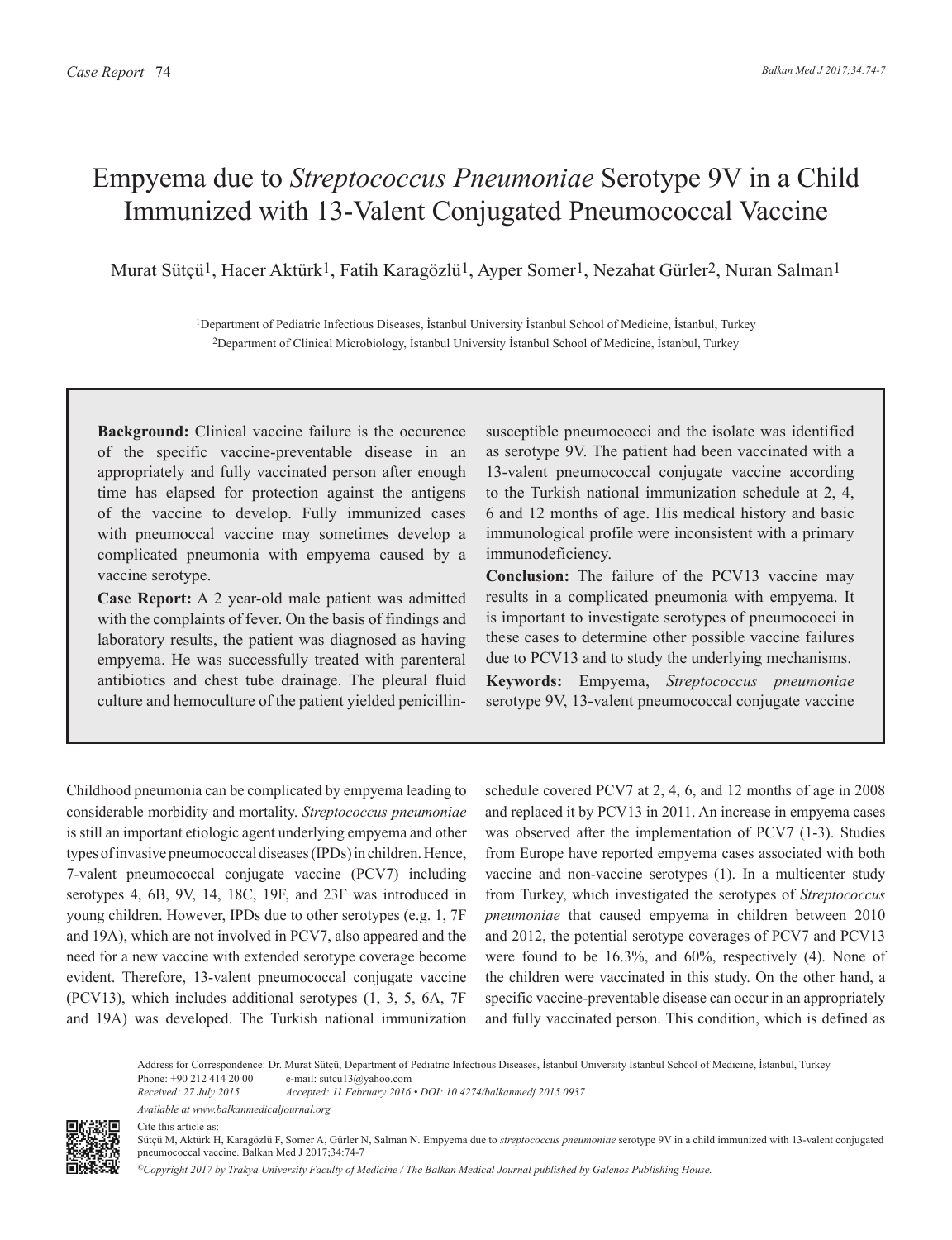clinical vaccine failure, can be seen for various reasons. Here, we report such a patient who suffered from empyema due to *Streptococcus pneumoniae* type 9V in spite of completed immunization with PCV13.

## **CASE PRESENTATION**

A 2 year-old boy was admitted to hospital with the complaints of fever and abdominal discomfort. His weight and height were 26 kg (50-75 p) and 122 cm (50-75 p), respectively. On physical examination, he was irritable, pale and febrile (temperature of 38.6 °C). The heart rate was 120/min and respiratory rate was 58/min with intercostal recession and diminished air entry on the left hemithorax on auscultation. Left-sided pleural effusion was suspected due to findings of the physical examination and it was confirmed on chest X-ray (Figure 1) and pleural ultrasonography (USG) which showed total collapse of the left lower lobe and pleural effusion from baseline to the upper lobe (Figure 2). A viscid purulent fluid was aspirated on pleural tap. Analysis of pleural fluid revealed an exudate with a total of 10200 cells/mm3 (84% polymorphs and 16% lymphocytes), protein 3 gr/dL, lactate dehydrogenase 1410 IU/L and glucose 17 mg/dL. An intercostal drain was placed and high dose intravenous ampicillin sulbactam (400 mg/kg/day) was initiated empirically. Total blood leukocyte count was 23.800/mm3 with a differential of 71% polymorphonuclear leucocytes, 18%, lymphocytes and 4% eosinophils. C-reactive protein was 261 mg/L (normal range 0-5 mg/L). Gram positive diplococci were seen on Gram stain of the pleural fluid. The pleural fluid culture and hemoculture of the patient yielded penicillin-susceptible *Streptococcus pneumoniae* and the isolate was identified as



**FIG. 1.** Pleural effusion and consolidation on chest X-ray of the patient.

serotype 9V by the Quellung reaction using serotype-specific antisera (Statens Seruminstitut; Copenhagen, Denmark). Because the drainage stopped, the intercostal catheter was removed after 6 days. Ampicillin/sulbactam was replaced by teicoplanin after 9 days of treatment due to the incomplete resolution of pneumonic consolidation and the presence of minimal loculated fluid in the left pleural cavity seen on chest X-ray and pleural USG. On the 6th day of teicoplanin treatment, a marked regression of pathological findings occurred on pleural USG. No pathological findings were found on basic testing for primary immunodeficiency, which included measurement of immunoglobulin (Ig)G, IgA, IgM, and IgE levels and lymphocyte subset analysis. He was negative for anti-HIV. PCV13 vaccination of the patient was complete at 2, 4, 6, and 12 months of age. Total anti-pneumococcal IgG was detected as 2.2 microgr/mL (Binding site VaccZyme anti-PCP IgG EIA-kit; USA). The patient was discharged after 26 days of hospitalization. He is on follow-up for 6 months and doing well. Written informed consent has been obtained from the parent of the patient.

## **DISCUSSION**

*Streptococcus pneumoniae* is among the most common etiologic agents in invasive bacterial diseases of children like pneumonia, meningitis, and sepsis. Although empyema is a rare complication of pneumonia, it has become increasingly common for unclear reasons, as shown by several studies (2,3). Grijalva et al. (2) suggested that the increasing trend in empyema was also present before PCV7 introduction; for this reason, a direct association with the PCV7 vaccination program is unlikely. They also found an increase in the empyema cases due to other or unspecified pathogens among children aged <5



**FIG. 2.** Pleural effusion from baseline to the left upper lobe and accompanying total collapse of the left lower lobe.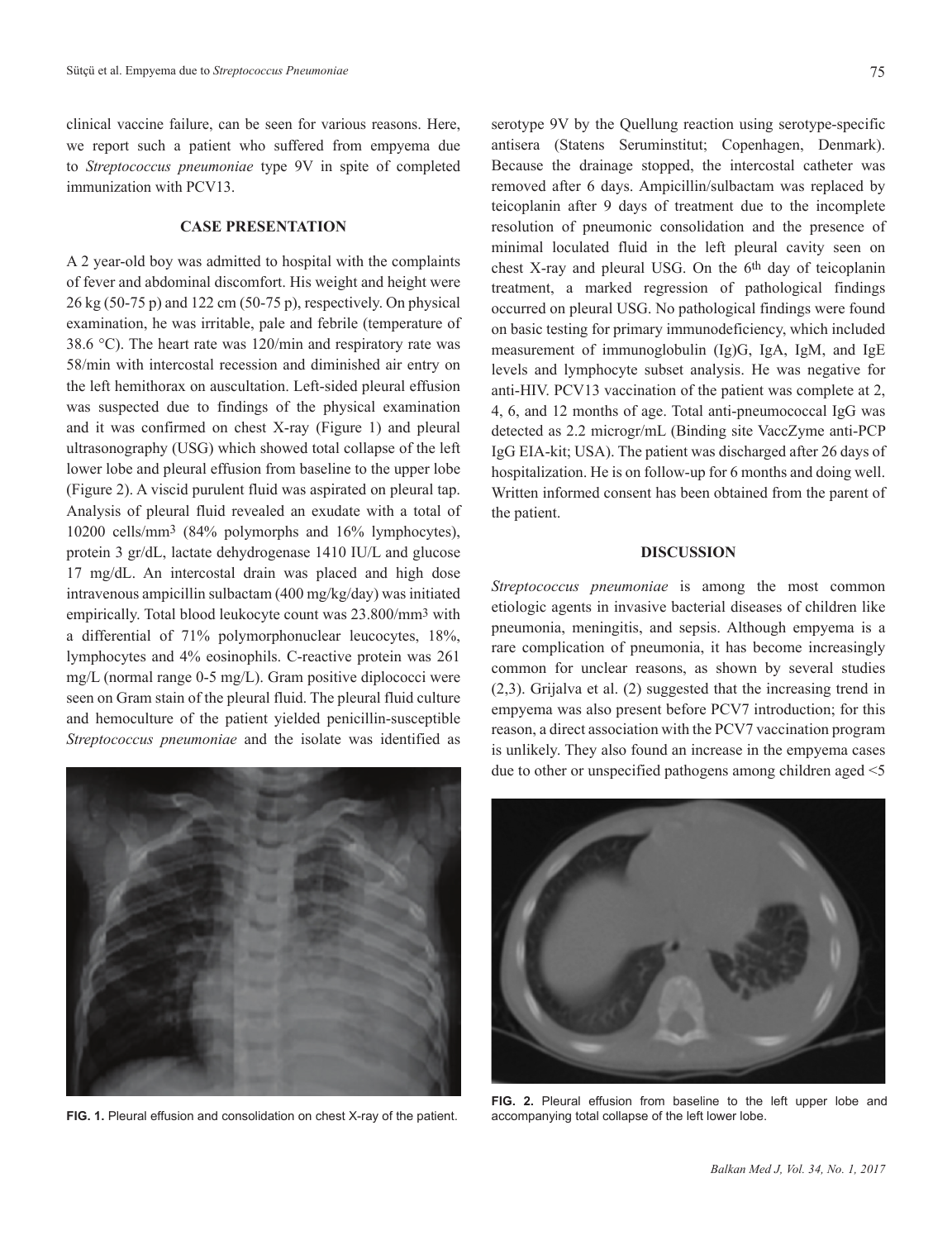years (2). On the other hand, in a study from Utah, USA, it was found that the rate of pneumococcal parapneumonic effusion among all invasive pneumococcal diseases increased from 17.5% in the period before routine vaccination with PCV7 (1996 to 2000) to 32% after routine vaccination (3). The authors think that this observed increase in empyema cases is important and warrants continuous monitoring. Studies assessing the efficacy of PCV13 against pneumococcal parapneumonic effusion are limited. Moreover, efficacy may differ according to geographic locations due to variations in etiologic serotypes. Turkey has high vaccination rates. By the end of 2014, the vaccination rate of Turkish children with 3 doses of PCV13 was reported to be 96% (see: www.saglik.gov.tr/TR/dosya/1-99961/h/ siy2014haberbulteni.pdf). Data regarding the prevalence and serotype distribution of pneumoccoccal parapneumonic effusions before the implementation of pneumococcal conjugate vaccine are limited in our country. Ceyhan et al. (4) conducted a multicenter study in Turkey to investigate the serotypes of *Streptococcus pneumoniae* that caused empyema in children between 2010 and 2011, 2 years after the implementation of PCV7 and before PCV13. *Streptococcus pneumoniae* was found to be the causative agent in 34% of 156 empyema cases. Serotypes could be specified in 62.3% of them and serotype  $1$  (14.5%), serotype  $5$  (12.7%) and serotype 3 (9.1%) were detected most commonly. Serotype 9V was present in only one case (4). It was reported to be responsible for pneumococcic parapneumonic effusions in the range from 3.7-15% in different time periods (3,5,6).

Vaccination failure can be due to vaccine failure or a failure to vaccinate, which means inappropriate administration of a vaccine for any reason. Vaccine failure can be host-related or vaccinerelated. Host-related reasons may be a defined immunodeficiency or insufficient immune response like age-related maturation problems of immune responsiveness, waning immunity, suboptimal health status and immunological interference (7). The main vaccine-related reason is that vaccines are not 100% efficacious against all included antigens. Moreover, there may be incomplete coverage of strains, serotypes, genotypes, antigenic variants, or escape mutants, which can cause a vaccine preventable disease (7). The problems about manufacturing may also lead to vaccine-related vaccination failure. The definition of a confirmed clinical vaccine failure is the occurrence of the specific vaccine-preventable disease in an appropriately and fully vaccinated person after sufficient time has elapsed for protection against the antigens of the vaccine to develop (7). Based on this definition, our case is consistent with a confirmed clinical vaccine failure. Six months after the completion of a full 3+1 schedule with PCV13, he developed pneumococcal empyema due to serotype 9V, which is included in PCV13.

We found the total anti-pneumococcal IgG of the patient in protective range. However, because we did not determine the serotype-specific antibody levels, we cannot define this case as an immunological vaccine failure, which is defined as a failure of the fully and appropriately vaccinated person to raise the accepted markers of protective immune responses (7). The basic immunological tests and medical history were not indicative of a primary immunodeficiency. However, the patient will be further investigated and followed-up cautiously regarding the possibility of a primary immunodeficiency.

Recently, the first report of a failure of PCV13 to prevent the development of complicated pneumonia caused by serotype 3 was published in Greece (8). The authors detected *Streptococcus pneumoniae* in 66% of parapneumonic effusions during 2012. The most frequently identified serotypes were serotype 3 (75%), serotype 19A (15%) and serotype 14 (5%). They reported that 5 children with empyema due to serotype 3 were fully immunized with PCV13. Another case of vaccination failure with PCV13 was reported shortly after this first report (9). They described a 3 year-old immunocompetent girl with complete immunization (2+1 schedule), who developed pneumococcal parapneumonic effusion due to serotype 3, 23 months after the booster injection (9). The authors of these two reports disputed the protection of PCV13 against serotype 3 based on their cases with clinical vaccine failure and the findings of PCV13 immunogenicity studies (10), which found lower pneumococcal anti-polysaccharide IgG antibodies developed against serotype 3 than other serotypes of the vaccine (8,9). Here, we reported another PCV13 vaccination failure for a different serotype, serotype 9V, in a fully immunized child who developed pneumococcic empyema. Although manufacturing-related problems and inappropriate administration for any reason cannot be totally excluded, this case may also indicate a problem in the effectiveness of the vaccine. Therefore, every effort should be made for the detection and monitoring of *Streptococcus pneumoniae* serotypes in complicated pneumonia and empyema cases and other invasive pneumococcal diseases, in order to gather information about vaccine failure related to PCV13 and studying the underlying mechanisms.

**Conflict of Interest:** No conflict of interest was declared by the authors.

## **REFERENCES**

1. Bekri H, Cohen R, Varon E, Madhi F, Gire R, Guillot F, et al. Streptococcus pneumoniae serotypes involved in children with pleural empyemas in France. Arch Pediatr 2007;14:239-43.